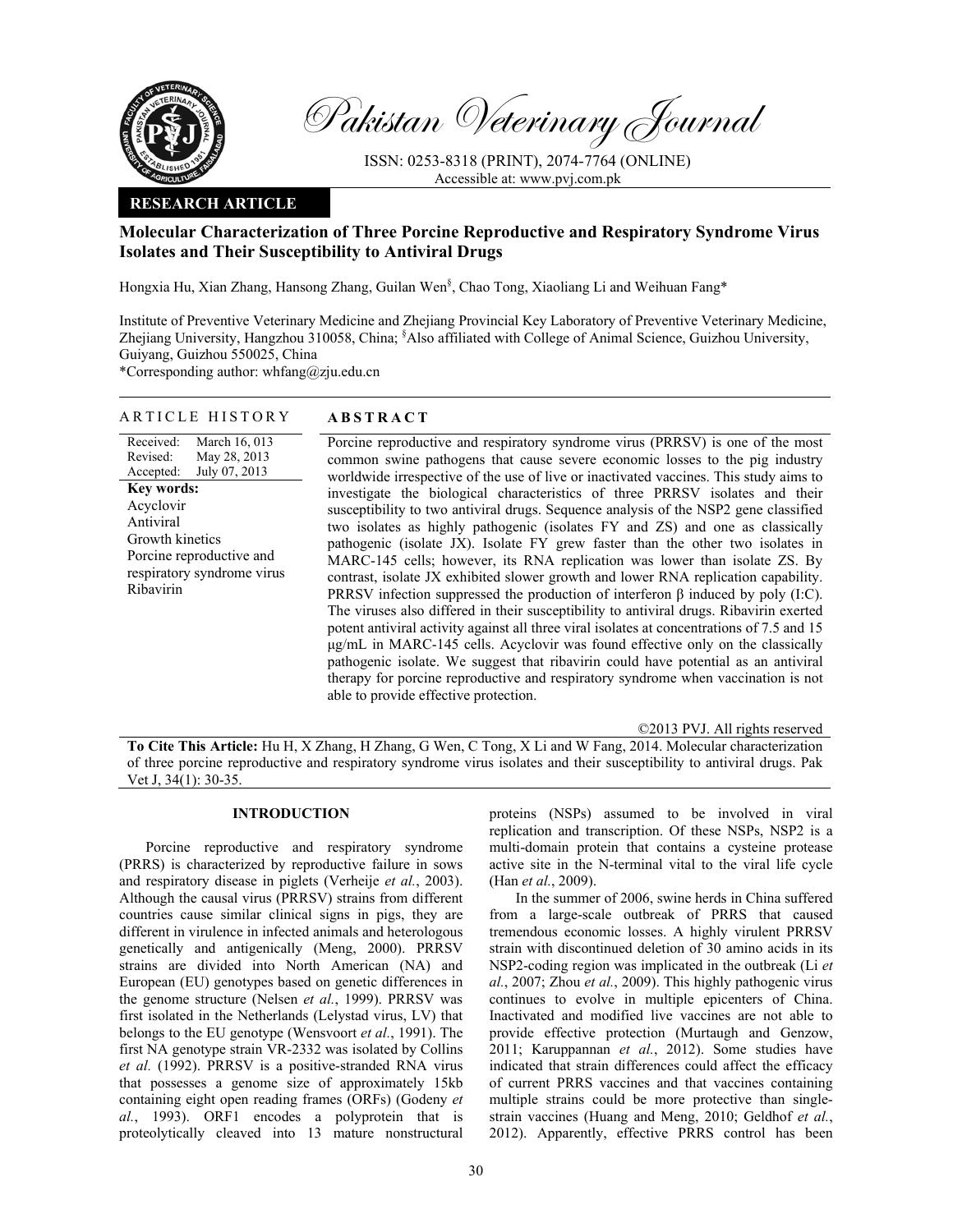Ribavirin (1-β-D-ribofuranosyl-1,2,4-triazole-3 carboxamide) has antiviral activity against some DNA and RNA viruses (Witkowski *et al.*, 1972). It is a pleiotropic antiviral agent with direct and indirect antiviral effects (Tam *et al.*, 2001). Acyclovir is a nucleoside analog that exerts its antiviral effects by competitive inhibition of viral DNA polymerase activity after three phosphorylation steps (Stranska *et al.*, 2005). Anti-PRRSV inhibitors are crucial at the early stages of a pandemic, especially when specific PRRSV vaccines are unavailable. However, there is paucity of information on antiviral drugs against PRRSV.

In this study, three PRRSV isolates from swine herds involved in the PPRS outbreak in China in 2006 were compared for their growth characteristics, susceptibility to antiviral drugs and inhibition of IFN- $β$  to poly(I:C) stimulation.

#### **MATERIALS AND METHODS**

**Virus isolation:** MARC-145 cells were grown in Dulbecco's modified Eagle's medium (DMEM) containing 10% fetal calf serum and incubated at 37°C and  $5\%CO_2$ . Clinical samples, including lungs, lymph nodes and kidneys, were collected from dead pigs with late-term abortions (sows) or with acute respiratory disease (growing pigs) during the PRRS outbreak of 2006 to 2007 (Tian *et al.*, 2007). Tissue samples were homogenized with sterile phosphate buffered saline (PBS), freeze-thawed three times, and spun at 5000*×g* for 20 min at 4°C. Supernatants were passed through a 0.22µm filter and transferred to MARC-145 cells for virus isolation. Virus isolates were identified by immunofluorescence assay (IFA) using PRRSV NSP2 specific monoclonal antibodies prepared in our laboratory.

**Sequence analysis:** For NSP2 gene sequencing, viral RNA was extracted from PRRSV present in the culture supernatants (Hu *et al.*, 2009). The complete NSP2 gene was amplified using the primers listed in Table 1. The partial NSP2 amino acid sequences and those retrieved from the GenBank database (Fig. 1) were multiple-aligned using MegAlign 7.1.0 (DNASTAR Lasergene software package).

50% viral tissue culture infective dose (TCID<sub>50</sub>) and **growth kinetics assay:** The TCID<sub>50</sub> of the virus was determined by cytopathic effects on MARC-145 cells and calculated by the Reed–Muench method. For growth kinetics assay, MARC-145 cells were infected with the fourth generation PRRSV at  $100$  TCID<sub>50</sub>. At 12, 24, 48, 72 and 96 h post-infection (hpi), cell and cell culture supernatants were collected and frozen at –80°C for further analysis. The viral growth kinetic assays were performed in triplicate. Three independent titrations were determined by  $TCID_{50}$  per milliliter, and the mean value was used to determine the viral growth curve.

**Quantitative polymerase chain reaction (qPCR) :** To quantitate PRRSV RNA replication levels, total RNA was isolated from the samples. Quantitative PCR was performed using SYBR Green I dye (Takara Biotech Co., Ltd., China). The target mRNA in the samples was quantified by comparison with a standard curve derived from dilutions of plasmids containing PRRSV subgenomic ORF7 (10<sup>0</sup> to 10<sup>8</sup> copies). The internal control (β-actin gene) was quantified using the same procedures as above for normalized quantitation of viral RNA (Gao *et al.*, 2008). The PCR primers are shown in Table 1.

**Table 1:** The primers used are this study.

| <b>Eable 1.</b> The primer's used are this study. |  |                                                |  |
|---------------------------------------------------|--|------------------------------------------------|--|
| Gene                                              |  | Primer Sequence (5'to 3')                      |  |
| NSP <sub>2</sub>                                  |  | Forward GTTGAGCCCAATACGTCACCA                  |  |
|                                                   |  | Reverse CTCCAGCCAAGATACAGTCTGC                 |  |
| IFN- $\beta$                                      |  | Forward TAAGCAGCTGCAGCAGTTCCAGAAG              |  |
|                                                   |  | (real time PCR) Reverse GTCTCATTCCAGCCAGTGCT   |  |
| $\beta$ -actin                                    |  | Forward CGTGCGTGACATCAAAGAGAAG                 |  |
|                                                   |  | (real time PCR) Reverse CGTTGCCAATAGTGATGACCTG |  |
| ORF7                                              |  | Forward ATGGCCAGCCAGTCAATC                     |  |
|                                                   |  | Reverse TCAGTCGCTAGAGGAAAATGG                  |  |

**Chemicals:** Ribavirin (1-β-D-ribofuranosyl-1,2,4 triazole-3-carboxamide) and acyclovir (2-amino-1,9 dihydro-9-[(2-hydroxyethoxy)methyl]-6*H*-purin-6-one) were purchased from Xinchang Pharmaceutical Factory, Zhejiang, China. Stock solutions were prepared by dissolving the drugs in PBS at pH 7.4 and diluted to the required concentrations in the culture medium.

**Cell viability assay:** A colorimetric assay for cell viability was used to determine the doses of the antivirus drugs. About  $1.5 \times 10^4$  MARC-145 cells per well were seeded into 96-well culture plates and allowed to adhere overnight. The medium was removed and various concentrations of antiviral drugs in DMEM were added to the wells. After 72 h, the culture medium was removed and 3-(4,5-Dimethylthiazol-2-yl)-2,5-diphenyl tetrazolium bromide (MTT) reagent (Beyotime, Beijing, China) was added to the wells according to the manufacturer's instructions. After 4 h of incubation, formazan generated in the cells was dissolved in 100 µL of formazan solution per well. Absorbance was measured at 490nm using a microplate reader Spectra $Max^{M2}$  (Molecular Device, USA). The drug concentration that decreased the cell viability by 50% was defined as the 50% inhibitory concentration  $(IC_{50})$ . Each experiment was performed in triplicate.

**Viral susceptibility to antiviral drugs:** MARC-145 cells  $(1.5 \times 10^5$  per well) were cultured in DMEM in a 24-well plate for 24 h. The culture medium was then removed and the cells were pretreated with different concentrations of ribavirin or acyclovir for 1 h before viral inoculation at 100  $TCID_{50}$ . The drug-containing media were reintroduced into corresponding wells after viral inoculation. Antiviral effect was evaluated at 48 hpi. Cells were collected and total RNA was isolated to quantitate viral RNA replication. Alternatively, the culture supernatants were collected at different time points for TCID<sub>50</sub> titration.

**Quantitation of IFN-β mRNA:** MARC-145 cells were seeded in 24-well plates, grown in DMEM containing 8% fetal bovine serum (FBS) at 37 °C in 5%  $CO<sub>2</sub>$  to a density of about  $1.5 \times 10^5$  cells/well, and then infected with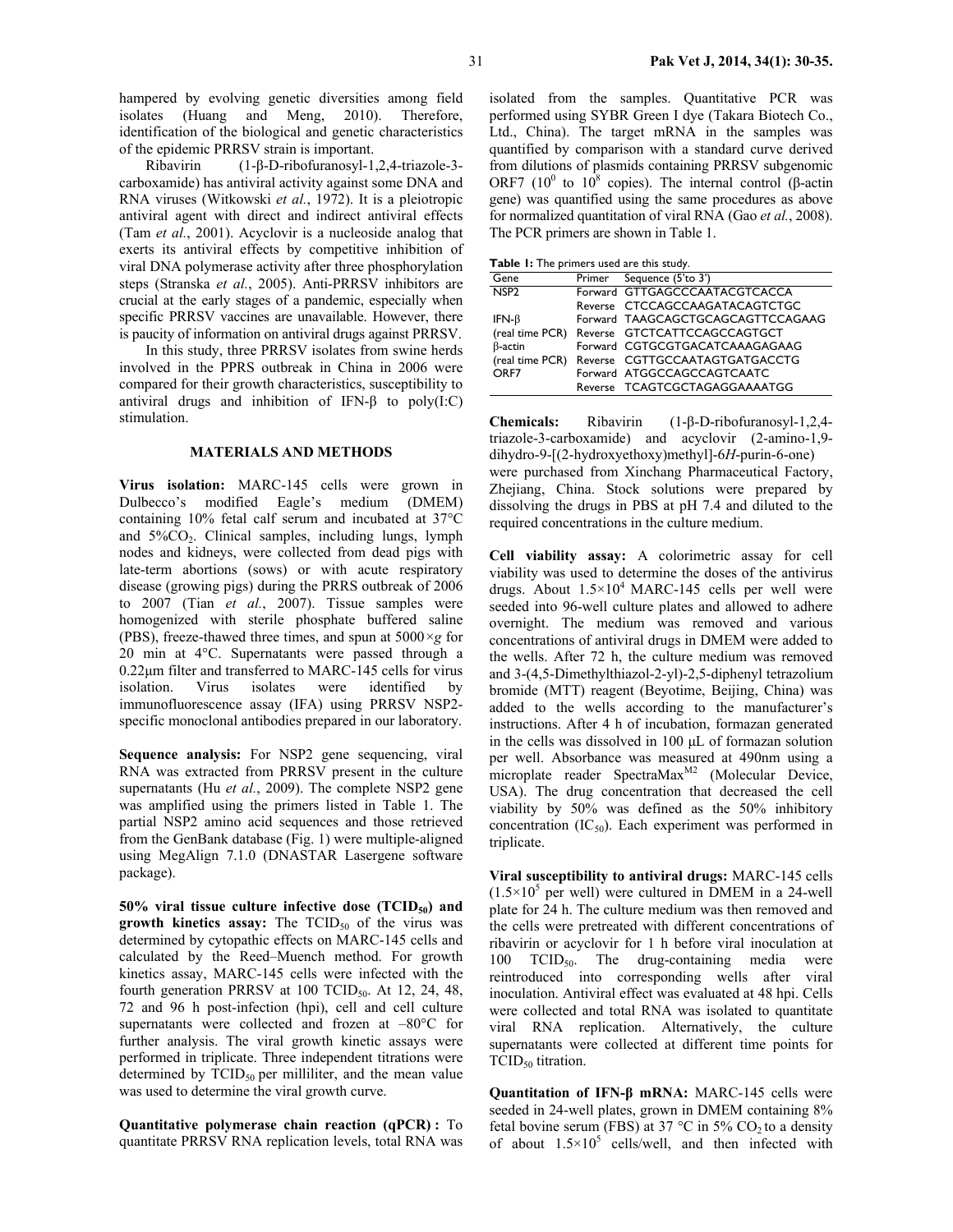| <b>FY-2007</b>                                                                                                       |  |
|----------------------------------------------------------------------------------------------------------------------|--|
| TOATSEMMARAAEQVDLKVWVKSYPRWTPPPSPPRVQPRRTKSVKSLPEDKPVPAPRRKVRSDCGSRVLMGDNVPNVSEE#TVGGPLNVPTPSEPMTPMS 499             |  |
| <b>JX-2007</b>                                                                                                       |  |
| TQATSEMMAWAAEQVDLKAWVKSYPRWTPPPPPRVQPRKTKSVKSLLEDKPVPAPRRKVRSDCGSPVLIGDNVLNDSEDLTVGGSSSHPTPSEPMTPMS 500              |  |
| ZS-2007                                                                                                              |  |
| TQATSEMMAWAAEQVDLNVWVKSYPRWTPPPPPPKVQPRRTKSVNSLPEGKPVPAPRRKVRSDCGSSFLMGDNVPNGSDKITVGGPLNFSTPSEPMTPMS 499             |  |
| <b>IFY-2007</b> EPVLVPASRRVPKLMTPLSGSAPVPAPRRTVT-------------------------TTLTHQDEPLDLSASSQTEYEAFPLAPSQNMGILEAEGQ 570 |  |
| <b>JX-2007</b>                                                                                                       |  |
| EPVLTPALQCVPKLTTPLSGSAPVPAPRGIVSRPMAPLSEPILVSVPQYKFQEVEEANLAATTLTHQDEPLDLSASSQTEYEAFPLAPSQNMKILEARRQ 600             |  |
| ZS-2007 EPVLVPASRRVPKLMTPLSESAPVPAPRRAVT-----------------------------TTLTHQDEPLDLSASSQTEYEAPLLAPSRN--ILEVGGQ 568     |  |

Fig. 1: Alignment of partial amino acid sequences of NSP2 of PRRSV isolates and reference strains. The shadows indicate the deleted amino acids.

different PRRSV isolates at 100 TCID $_{50}$  for 36 h. Finally, the cells were transfected with  $0.5 \mu g/mL$  poly $(I:C)$ (InvivoGen) for 10 h (Kim *et al*., 2010). Total RNA was extracted and cDNA was synthesized with oligo  $dT_{15}$ ) (Takara Biotech Co., Ltd., China) and Moloney Murine leukemia virus reverse transcriptase (Promega). qPCR was performed in triplicate using SYBR Green I dye on a Bio-Rad iQ5 system using primers shown in Table 1. Results for the target gene were presented after normalization to β-actin. The  $2^{-\Delta\Delta CT}$  method was used to quantify the relative transcript levels shown as relative fold changes in comparison with the mock-treated control (Livak and Schmittgen, 2001).

**Statistical analysis:** Two-tailed Student's *t*-test was performed using Microsoft Excel software. P values < 0.05 as statistically significant, P values  $\leq$  0.01 as of marked significance.

#### **RESULTS**

**Sequence analysis of the partial NSP2 gene of three PRRSV isolates:** Typical cytopathic effects could be observed 3 dpi. The putative viral isolates were plaquepurified thrice to ensure the isolation of a single virus and confirmed by IFA with specific monoclonal antibody against PRRSV NSP2 and by sequencing. Three clinical viral isolates JX, FY and ZS were obtained. These isolates genotypically belonged to the North American type according to the NSP2 sequences (GenBank accession no: JQ798255, JQ798256 and JQ798257 for isolates JX, FY and ZS respectively). The NSP2 of isolate ZS exhibited 96.6% homology with the highly pathogenic PRRSV strain JXA1 (Tian *et al.*, 2007), higher than the two other viruses (JX at 89.9% and FY at 90.1%). Multiple amino acid sequence comparisons showed that isolates FY and ZS had discontinuous deletion of 30 aa (located at aa 481 and aa 533 to 561) in their NSP2 regions, similar to the highly pathogenic PRRSV strain JXA1. Isolates ZS showed two more deletions located at aa 592 and aa 593. By contrast, isolate JX had its NSP2 region identical to that of an earlier Chinese isolate CH1a (An *et al.*, 2005) (Fig. 1).

**Titer and growth of three viral isolates JX, FY and ZS:** The TCID<sub>50</sub> of isolates JX, FY and ZS were  $10^{7.6}$ ,  $10^{8.3}$  and  $10^{8.6}$  per mL, respectively. The titer of three isolates peaked at 72 hpi with the isolate FY having slightly higher titer, as compared with JX ( $P<0.05$ ), and ZS (P<0.05) (Fig. 2A). The RNA copy numbers of isolate

ZS peaked 48 hpi, earlier and higher than that of the two other viral isolates, as compared with JX  $(P<0.001)$  and FY (P<0.001) (Fig. 2B).

**PRRSV infection significantly suppressed transcription of IFN-β gene in response to poly(I:C) stimulation:** To determine if PRRSV infection leads to general inhibition of IFN-β expression, we examined IFNβ transcription activity in PRRSV-infected MARC-145 cells upon poly (I:C) stimulation. Fig. 3 indicates that poly (I:C)-induced IFN-β gene transcription was significantly inhibited by all three PRRSV isolates  $(P<0.01)$ .



**Fig. 2:** Growth kinetics of three PRRSV isolates JX, ZS and FY. MARC-145 cells were infected with different virus at a  $100TCD_{50}$ . At the indicated time points, cells and culture supernatants were collected for TCID<sub>50</sub> or RNA copy number analysis. (A) Growth kinetics was generated by virus titers plotted against time post-infection. (B) PRRSV RNA replication level was quantified by real-time RT-PCR analysis using total RNA from MARC-145 cells and cell culture supernatants. Data represent means±SD of three experiments, each in triplicate (\*P<0.05;  $**$ P<0.001).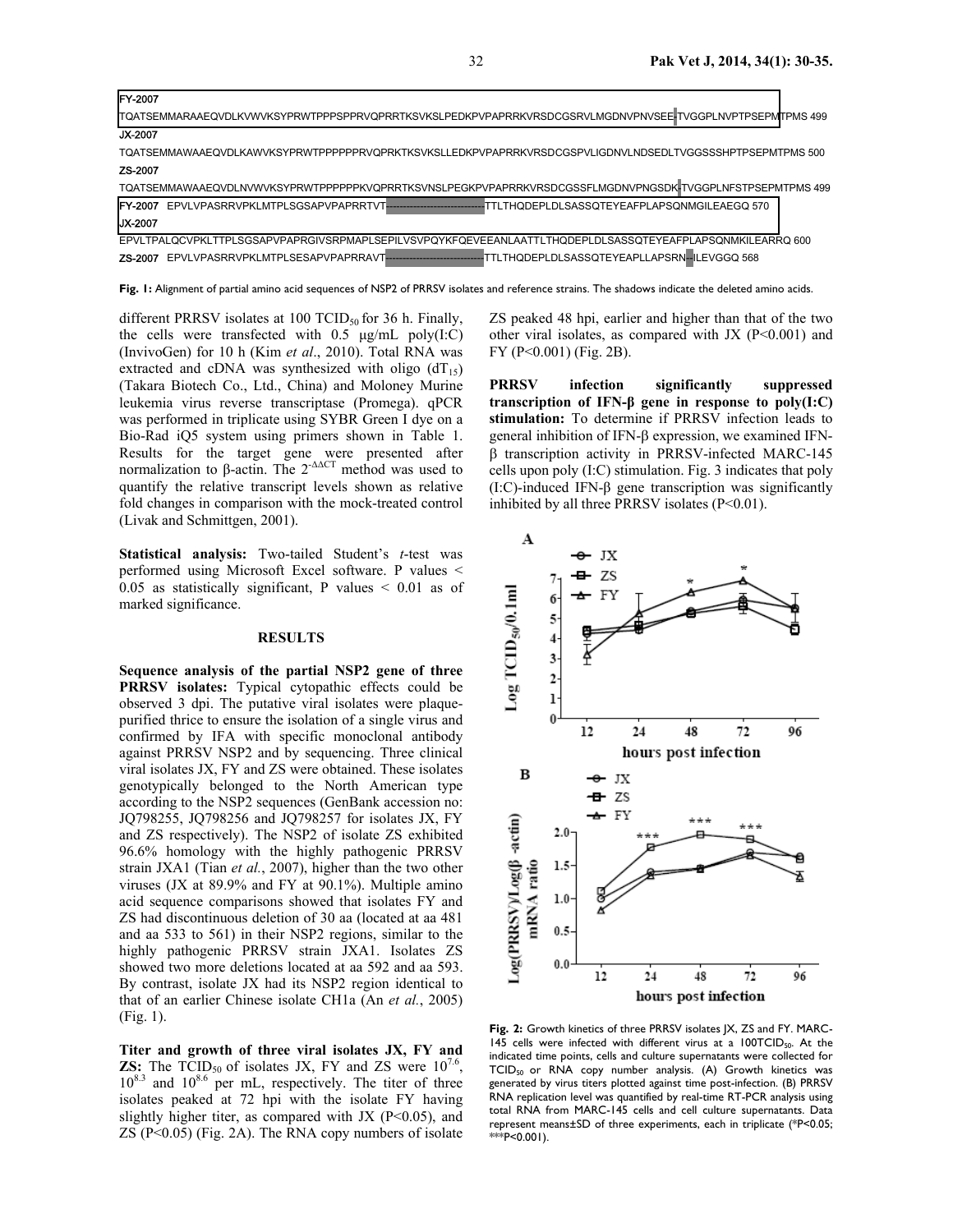

**Fig. 3:** Effects of PRRSV infection on IFN-β gene expression in MARC-145 cells treated with poly (I:C). MARC-145 cells were infected with PRRSV at 0.1 multiplicity of infection. At 36 h post-infection, poly (I:C) was transfected for 10 hs, and total cellular RNA was extracted. Expression of IFN-*β* was measured by RT-qPCR. Data represent means±SD of three experiments, each in triplicate (\*\*P<0.01 when compared between PRRSVinfected/poly(I:C)-treated cells and poly(I:C) control).



**Fig. 4:** Effect of ribavirin and acyclovir on viability of MARC-145 cells. Cell viability was determined by MTT assay after treatment with different levels of ribavirin or acyclovir for 48 hs. Percentage of relative cell viability represents means±SD of three experiments, each in triplicate (\*\*P<0.01 at and above this concentration).

**Viability of MACR-145 cells treated with ribavirin or acyclovir:** Drugs that inhibit cell growth may interfere with observation of antiviral activity (Wu *et al*., 2004) and should be assessed on the viability of MARC-145 cells for determination of appropriate concentrations to be used for antiviral assays. The concentrations of ribavirin and acyclovir that inhibited cell growth by  $50\%$  (IC<sub>50</sub>) were 125 and 893 µg/mL respectively. Ribavirin significantly decreased (P<0.01) MARC-145 cells viability at concentrations above 31.25 µg/mL, and acyclovir significantly decreased (P<0.01) MARC-145 cells viability at levels above 223 µg/mL. The marginal concentrations of ribavirin and acyclovir that did not affect MARC-145 cell viability should be lower than 15.6 and 111 µg/mL, respectively (Fig. 4).

**Susceptibility of PRRSV isolates to ribavirin and acyclovir:** Ribavirin significantly decreased the RNA transcription levels of all three viral isolates at concentrations of 7.5 and 15 µg/mL in MARC-145 cells (Fig. 5A). By contrast, acyclovir did not show inhibition of RNA transcription of two viral isolates (ZS and FY) at concentrations of 75 and 150µg/mL (Fig. 5B). Treatment with 10µg/mL ribavirin could decrease the virus titer by



**Fig. 5:** Antiviral activity of ribavirin and acyclovir on PRRSV in MARC-145 cells shown as changes of viral RNA normalized to β-actin gene. Two-fold serial dilutions of ribavirin and acyclovir were prepared in DMEM and added to the MARC-145 cells for 1 h. The cells were infected with PRRSV at 100 TCID<sub>50</sub>. Viral RNA copies were determined by real-time RT-PCR at 48h post-infection. Data represent means±SD of three experiments, each in triplicate (\*P<0.05; \*\*P<0.01).

 $10^{2.96}$  (JX),  $10^{1.2}$  (FY) and  $10^{1.65}$  (ZS) 48 hpi. Ribavirin did not seem to have lasting antiviral effect upon further treatment to 72 hpi, particularly for isolate ZS. Treatment with 150µg/mL acyclovir did not show apparent antiviral activity on isolates ZS and FY although it did show inhibition on isolate JX (Fig. 6).

## **DISCUSSION**

Porcine reproductive and respiratory syndrome has caused severe economic losses to the swine industry worldwide (Huang and Meng, 2010). The outbreak that occurred in 2006 was caused by a highly virulent PRRSV strain with discontinuous deletion of 30aa in its NSP2 coding region (Tian *et al.*, 2007). The low fidelity of viral RNA polymerase results in high antigenic heterogeneity. We found that isolates ZS and FY had discontinuous deletion of 30aa in NSP2 and belonged to highly pathogenic strains (Tian *et al.,* 2007), while isolate JX was similar to classical strain of North American type. This indicates that both highly pathogenic and classical strains might circulate in the epidemic areas. Occurrence of 30aa deletion may not be related to virulence of the highly pathogenic PRRSV that emerged in China (Zhou *et*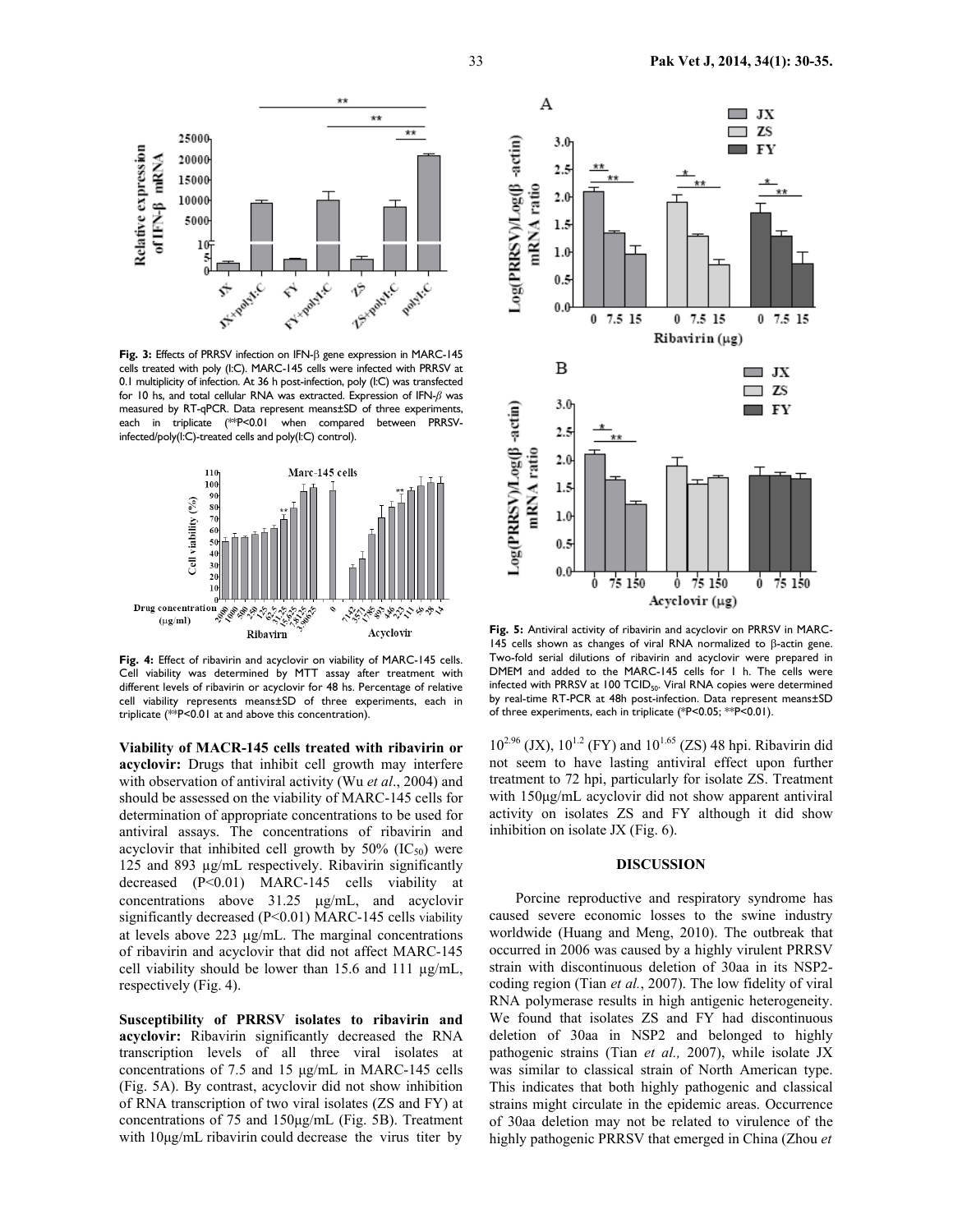

**Fig. 6:** The antiviral activity of ribavirin and acyclovir on PRRSV shown as changes of viral titers at different time points**.** MARC-145 cells were pretreated with ribavirin (10 µg/mL) and acyclovir (150 µg/mL) for 1 h, and then were infected with PRRSV at 100  $\text{TCID}_{50}$ . Viral particles in the culture supernatants were titrated at different time points. Data represent means±SD of three experiments, each in triplicate.

*al.*, 2009). Some differences in growth characteristics were observed between the highly pathogenic and classically pathogenic isolates *in vitro*. However, all three isolates suppressed the production of IFN-β in response to poly (I:C) induction, similar to other PRRSVs (Kim *et al.*, 2010; Li *et al.*, 2010).

Anti-PRRSV drugs could be important at the early stages of an endemic, especially when specific PRRSV vaccines are unavailable or not effective. Ribavirin and acyclovir have antiviral effects on a variety of DNA and RNA viruses (Stranska *et al.*, 2005; Tam *et al.*, 2001).

However, their effects on PRRSV replication remain unknown. Here we show that ribavirin has potent antiviral activity against all three viruses at concentrations of 7.5 and 15µg/mL in MARC-145 cells, similar to findings in other *Nidovirales* (Kim and Lee, 2012). Acyclovir seems to be effective only against classically pathogenic PRRSV. Therefore, our work suggests that ribavirin could be resorted of as an antiviral drug when PRRSV is endemic without effective vaccines.

**Conclusion:** Of the three PRRSV isolates, two shared discontinuous deletion of 30 amino acids (aa) in NSP2 similar to the highly pathogenic type. All three isolates were highly or moderately susceptible to ribavirin, but only the classical pathogenic isolate is acyclovir-sensitive.

**Acknowledgement:** This study is supported by a grant from Hangzhou Municipal Government (20102012A05) and Zhejiang Entry-Exit Inspection and Quarantine Bureau (ZK201109).

#### **REFERENCES**

- An TQ, YJ Zhou, HJ Qiu, GZ Tong, YF Wang, JX Liu and JY Yang, 2005. Identification of a novel B cell epitope on the nucleocapsid protein of porcine reproductive and respiratory syndrome virus by phage display. Virus Genes, 31: 81-87.
- Collins JE, DA Benfield, WT Christianson, L Harris, JC Hennings, DP Shaw, SM Goyal, S McCullough, RB Morrison, HS Joo, D Gorcyca and D Chladek, 1992. Isolation of swine infertility and respiratory syndrome virus (isolate ATCC VR-2332) in North America and experimental reproduction of the disease in gnotobiotic pigs. | Vet Diagn Invest, 4: 117-126.
- Gao Y, W Liu, H Gao, Qi X, Lin H, Wang X and R Shen, 2008. Effective inhibition of infectious bursal disease virus replication in vitro by DNA vector-based RNA interference. Antiviral Res, 79: 87-94.
- Geldhof MF, M Vanhee, W VanBreedam, J VanDoorsselaere, UU Karniychuk and HJ Nauwynck, 2012. Comparison of the efficacy of autogenous inactivated Porcine Reproductive and Respiratory Syndrome Virus (PRRSV) vaccines with that of commercial vaccines against homologous and heterologous challenges. BMC Vet Res, 8: 182.
- Godeny EK, L Chen, SN Kumar, SL Methven, EV Koonin and MA Brinton, 1993. Complete genomic sequence and phylogenetic analysis of the lactate dehydrogenase-elevating virus (LDV). Virology, 194: 585-596.
- Han J, MS Rutherford and KS Faaberg, 2009. The porcine reproductive and respiratory syndrome virus nsp2 cysteine protease domain possesses both trans- and cis-cleavage activities. J Virol, 83: 9449- 9463.
- Hu HX, XL Li, ZF Zhang, JB Shuai, N Chen, GQ Liu and WH Fang, 2009. Porcine reproductive and respiratory syndrome viruses predominant in southeastern China from 2004 to 2007 were from a common source and underwent further divergence. Arch Virol, 154: 391-398.
- Huang YW and XJ Meng, 2010. Novel strategies and approaches to develop the next generation of vaccines against porcine reproductive and respiratory syndrome virus (PRRSV). Virus Res, 154: 141-149.
- Karuppannan AK, KX Wu, J Qiang, JJ Chu and J Kwang, 2012. Natural compounds inhibiting the replication of Porcine reproductive and respiratory syndrome virus. Antiviral Res, 94: 188-194.
- Kim O, Y Sun, FW Lai, C Song and D Yoo, 2010. Modulation of type I interferon induction by porcine reproductive and respiratory syndrome virus and degradation of CREB-binding protein by nonstructural protein 1 in MARC-145 and HeLa cells. Virology, 402: 315-326.
- Kim Y and C Lee, 2012. Ribavirin efficiently suppresses porcine nidovirus replication. Virus Res, 171: 44-53.
- Li H, Z Zheng, P Zhou, B Zhang, Z Shi, Q Hu and H Wang, 2010. The cysteine protease domain of porcine reproductive and respiratory syndrome virus non-structural protein 2 antagonizes interferon regulatory factor 3 activation. J Gen Virol, 91: 2947-2958.